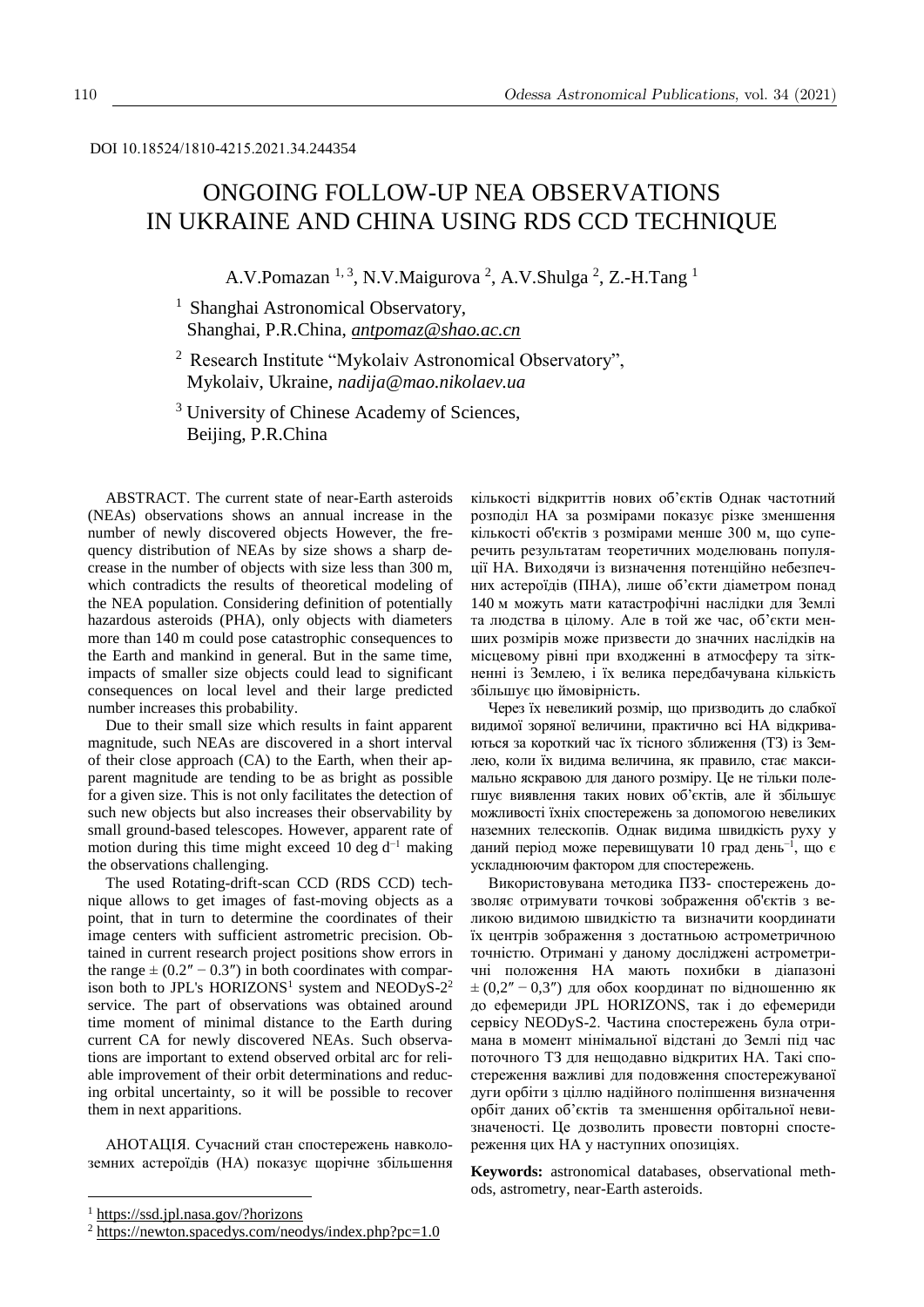### **1. Introduction**

The near-Earth asteroids (NEAs) are important objects for investigations of near-Earth space. The study of the orbital motion of such objects makes it possible to trace the dynamic evolution of Solar system bodies and the distribution of materials. In addition, the presence of potentially dangerous asteroids (PHA), as special group of NEAs, creates the problem of asteroid-cometary hazard and requires constant monitoring of such objects for precise determination of their orbits and the probability of collision with the Earth in the future.

The data presented on the JPL Center for NEO Studies  $(CNEOS)$  website<sup>3</sup> shows constant growth of amount of newly discovered NEAs with 26957 objects regarding to October 2021 and more than 2200 PHAs among them. According to recent studies, current state in size– frequency distribution (SFD) give evaluations of population completeness more than 90% for objects with sizes 1+km (Tricarico, 2017; Harris & Chodas, 2021). However, the same studies suppose a significant number of small-sized NEAs and the current completeness of such populations insufficiently small despite of existed surveys denoted to NEA discovery.

It is clear that small-size NEAs have faint apparent magnitude, which makes them unobservable most of the time. These objects have short observability window during the time period of close approach (CA) to the Earth when their apparent magnitude become brighter and new objects could be discovered. Precise astrometric observations during discovery apparition allow to determine orbits with acceptable accuracy to recover objects in next apparitions. At the same time, the apparent rate of motion might exceed 10 deg d −1 at significantly close distances to the Earth (Vereš et al., 2012) which makes observational process complicated. The short visibility period and high apparent rate of motion result that some of these objects remain unconfirmed (Vereš et al., 2018) or are lost due to an inappropriately precise orbit determination (Tricarico, 2017). Obviously, it requires efficient follow-up observational campaign during discovery apparition to get as much as possible precise positions and extend observed orbital arc.

The implemented Rotating-drift-scan CCD (RDS CCD) technique allows to perform reliable and effective observations of fast-moving NEAs during their CA to the Earth and calculate their positions with sufficient precision as usual celestial objects (Pomazan et al., 2021). The high apparent rate of motion is compensated by time delay integration (TDI) mode rotation of CCD in direction of object's apparent motion, which makes possible to obtain pointed images for both the object and the reference stars (Shulga et al. 2008). The article presents results of ongoing follow-up observations of NEAs obtained as a result of a joint project to study the NEO population between Mykolaiv (Ukraine) and Shanghai observatories (China).

## **2. Instrumentation and observational process**

It is well known that precise determination of the image center coordinates, first of all rectangular, depends on values of the signal-to-noise ratio (SNR) and full width at

1

half maximum (FWHM) (King, 1983). The SNR value depends on exposure time and might be improved with exposure time. But the FWHM value is determined only by the optical instrumentation design and location of the telescope, which effects to atmosphere conditions. For cases with fast-moving objects, which have high apparent rate of motion in the field of view (FOV) of telescope, the classical methods of observations causing stretching of objects images during exposure time and results in increasing FWHM and decreasing SNR. Thus, it leads to a deterioration in an accuracy when specific point spread function (PSF) is used to fit the obtained image.

The used RDS CCD technique has advantages to keep pointed images for both fast-moving target object and stars for reference if apparent object's magnitude require longer exposure time. Therefore, it is possible to obtain higher value of SNR and small FWHM for faint objects even at the limit of the telescope's capabilities. It yields in accurate image center determination and, consequently, calculation of precise topocentric equatorial coordinates of such objects.

#### *2.1. Telescopes and observational technique*

The two similar telescopes with implemented RDS CCD technique were used to obtain observations of NEAs: 0.5 m telescope of the Lishan Observing Station (National Time Service Center of Chinese Academy of Sciences, NTSC of CAS, China) and telescope KT-50 of Mobitel complex of the Research Institute "Mykolaiv Astronomical Observatory" (RI MAO, Ukraine) The technical details of telescopes could be seen in the Table 1. The main feature of the RDS CCD technique is usage of a rotational platform and TDI mode of CCD to obtain separate CCD frames both for reference stars and objects which have high apparent rate of motion (Tang et al., 2014; Pomazan et al., 2021) with different exposure time. Such observational technique assumes acquiring at least three frames as one set at the fixed telescope position. The further processing is to interpolate calculated plate model constants of CCD frames with reference stars to time moment of CCD frame with target object (Kozyryev et al., 2010; Sybiryakova et al., 2015).

Table 1: Technical specification of the telescopes

| <b>Telescope</b>        | Lishan telescope<br>(O85, China) | KT-50 telescope<br>(089, Ukraine) |  |  |
|-------------------------|----------------------------------|-----------------------------------|--|--|
| Diameter<br>and type, m | 0.50<br>Cassegrain               | 0.50<br>Maksutov                  |  |  |
| Focal length,<br>mm     | 3445                             | 2975                              |  |  |
| FWHM, "                 | 2.3                              | 2.5                               |  |  |
| <b>CCD</b>              | Alta U9000                       |                                   |  |  |
| Size, px                | 3056 x 3056                      |                                   |  |  |
| Pixel<br>size,<br>μm    | $12 \times 12$                   |                                   |  |  |
| Scale, "/px             | 0.72                             | 0.83                              |  |  |
| FOV,                    | 36.7 x 36.7                      | 42.5 x 42.5                       |  |  |
| Filter                  | no                               | Johnson V*                        |  |  |
| $*$ since 2018          |                                  |                                   |  |  |

<sup>3</sup> <https://cneos.jpl.nasa.gov/stats/totals.html>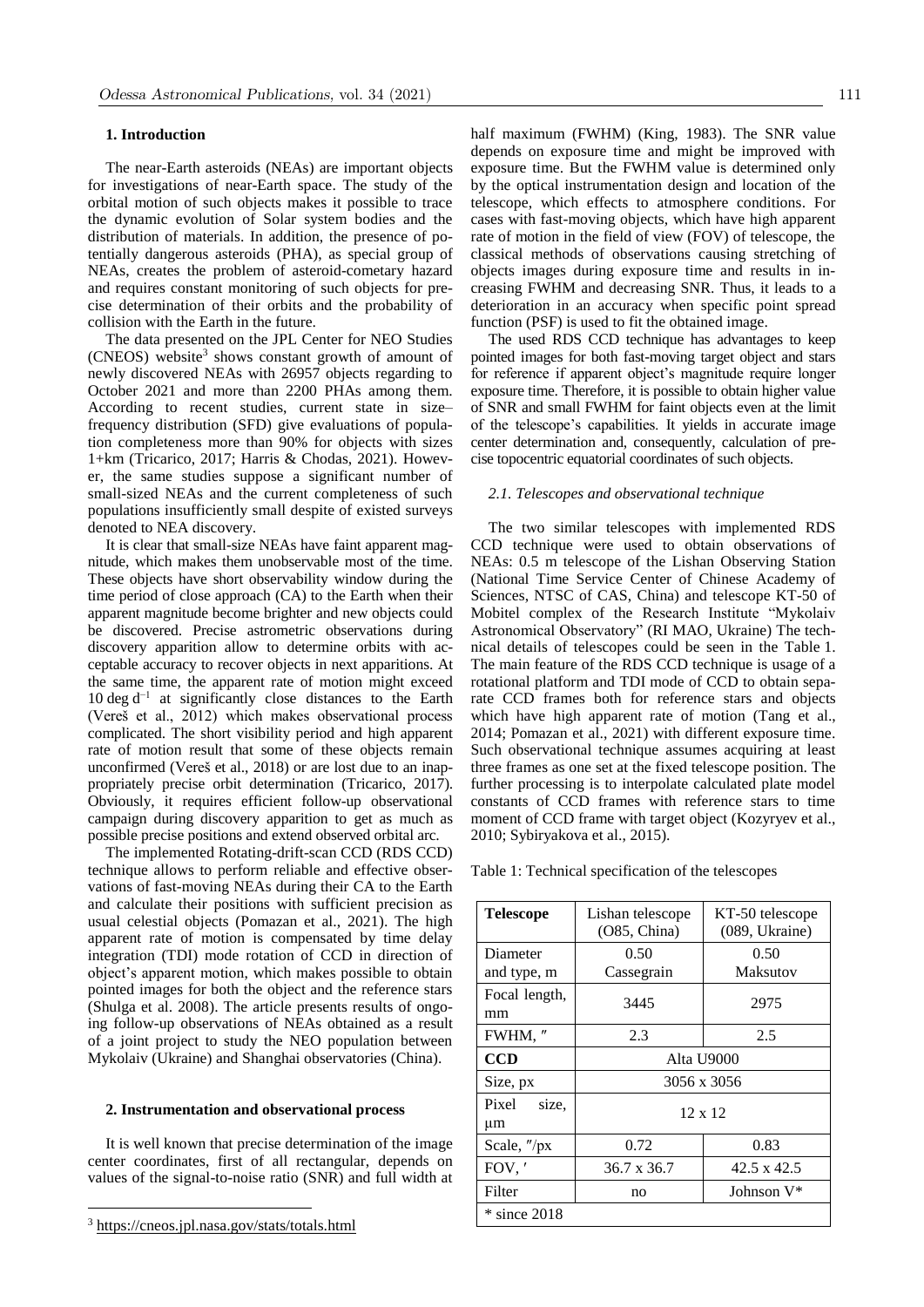# *2.2. Observations*

The objects for observations are selected with reference to the next sources with high priority for newly discovered NEAs and objects required additional observations for confirmation of their orbits:

- the database of the International Astronomical Union (IAU) Minor Planet Center (MPC)<sup>4</sup> to select fast-moving objects. The ephemerides for all listed NEAs are calculated for specified date and observational site in automatic mode with own software and objects with appropriate observability are chosen for observations;
- $\bullet$  the services NEOScan of NEODyS-2<sup>5</sup> and Scout of  $CNEOS<sup>6</sup>$  of ephemeris calculations for objects from NEO Confirmation List. Because such objects usually have just a few observations they highly demand more positions to reliable orbit determination. These objects acquire maximum priority in created observational program;
- the European Space Agency (ESA) NEO Coordination Centre (NEOCC) Priority List<sup>7</sup>. The service classifies the need to observe objects into four categories, from urgent to low priority.

Unfortunately, the instrumental characteristics of telescopes do not allow the inclusion of target objects with an apparent magnitude fainter than 18 mag for both used telescopes.

The statistical information of NEAs observations in 2019-2021 obtained at the Lishan and KT-50 telescopes is provided in Table 2. The columns N1, N2 contain number of obtained positions and number of NEAs respectively; n1, n2 - number of positions and objects for newly discovered asteroids in the current year;  $(O - C)$  represents the mean residuals between "O" – observed positions and "C" – positions from the JPL's HORIZONS ephemeris system at the time of observations and their standard deviation values, σ.

Table 2: Observational statistics of NEAs for Lishan and KT-50 telescopes

| Year                             | Obs.<br>Code | N1   | N2 | <b>Newly</b><br>discovered |                |
|----------------------------------|--------------|------|----|----------------------------|----------------|
|                                  |              |      |    | n1                         | n2             |
| 2019                             | O85          | 395  | 18 | 54                         | $\overline{2}$ |
|                                  | 089          | 842  | 41 | 135                        | 8              |
| 2020                             | O85          | 460  | 35 | 33                         | 3              |
|                                  | 089          | 1435 | 35 | 60                         | 7              |
| $2021*$                          | O85          | 505  | 25 | 111                        | 7              |
|                                  | 089          | 481  | 24 | 49                         | 6              |
| * Data regarding on October 2021 |              |      |    |                            |                |

[https://minorplanetcenter.net/data](https://newton.spacedys.com/neodys/NEOScan/)

1

## **3. Astrometric results**

During 2019 - 2021 observational period more than 1300 topocentric positions for 75 NEAs were obtained at Lishan telescope and more than 3200 astrometric positions for more than 100 NEAs were obtained at KT-50 telescope. Among them 12 objects from results obtained at Lishan telescope were newly discovered in considered year of observations and 21 objects for results from KT-50 telescope. The mean and standard deviation values for (O - C) differences calculated with JPL's HORIZONS ephemeris system are presented in Table 3.

As can be seen, for the newly discovered objects, there is a slight deterioration in accuracy and an increase in the absolute values of the differences (O - C) for them. It could be explained by fact that such objects usually have short observed orbital arc and not enough observations for reliable orbit determination. When the positions are added to IAU MPC database and taken into account for orbit recalculated new calculated (O - C) differences often show decreasing of absolute values (Maigurova at al., 2018).

Table 3: (O - C) differences and its errors for results obtained at Lishan (O85) and KT-50 (089) telescopes

| Year                             | Obs.<br>Code    | $(O - C) \pm \sigma$ (") |                               |                                                                  |                                  |  |
|----------------------------------|-----------------|--------------------------|-------------------------------|------------------------------------------------------------------|----------------------------------|--|
|                                  |                 |                          | <b>Already known</b>          | <b>Newly discovered</b>                                          |                                  |  |
|                                  |                 | <b>RA</b>                | Dec                           | RA                                                               | <b>Dec</b>                       |  |
| 2019                             | O85             | $-0.01 \pm 0.09$         | $0.04 \pm 0.11$               | $-0.04\pm0.13$ 0.16 $\pm$ 0.20                                   |                                  |  |
|                                  | 089             |                          | $0.00\pm0.19$   $0.01\pm0.25$ |                                                                  | $0.03 \pm 0.23$ -0.07 $\pm 0.32$ |  |
| 2020                             | O <sub>85</sub> |                          |                               | $-0.02\pm0.13$ $-0.03\pm0.15$ $0.09\pm0.13$ $-0.12\pm0.16$       |                                  |  |
|                                  | 089             |                          |                               | $0.00\pm0.22$ -0.02 $\pm0.28$ -0.12 $\pm0.36$ 0.20 $\pm0.27$     |                                  |  |
| $2021*$                          | O85             |                          |                               | $0.02\pm0.13$ -0.05 $\pm$ 0.13 -0.14 $\pm$ 0.18 -0.01 $\pm$ 0.17 |                                  |  |
|                                  | 089             | $0.03 \pm 0.25$          |                               | $0.03 \pm 0.30$   $0.07 \pm 0.30$                                | $0.13 \pm 0.41$                  |  |
| * Data regarding on October 2021 |                 |                          |                               |                                                                  |                                  |  |

Considering newly discovered NEAs it could be noticed that they, obviously, have high values for uncertainty parameter (U) and it correlates with apparent rate of motion. The data for selected observed newly discovered objects is presented in the Table 4.

The column **N** in the Table 4 represents number of obtained positions while column **U** contains uncertainty parameter given by IAU MPC database. Apparent rate of motion is given in the column **App. motion** with values at time moment of minimal distance to the Earth (**max.**) and during observational session at mentioned telescopes (**mean**).

<sup>5</sup> [https://newton.spacedys.com/neody](https://cneos.jpl.nasa.gov/scout/#/)s/NEOScan/

<sup>6</sup> [https://cneos.jpl.nasa.gov/scout/#/](https://neo.ssa.esa.int/priority-list)

<sup>7</sup> https://neo.ssa.esa.int/priority-list